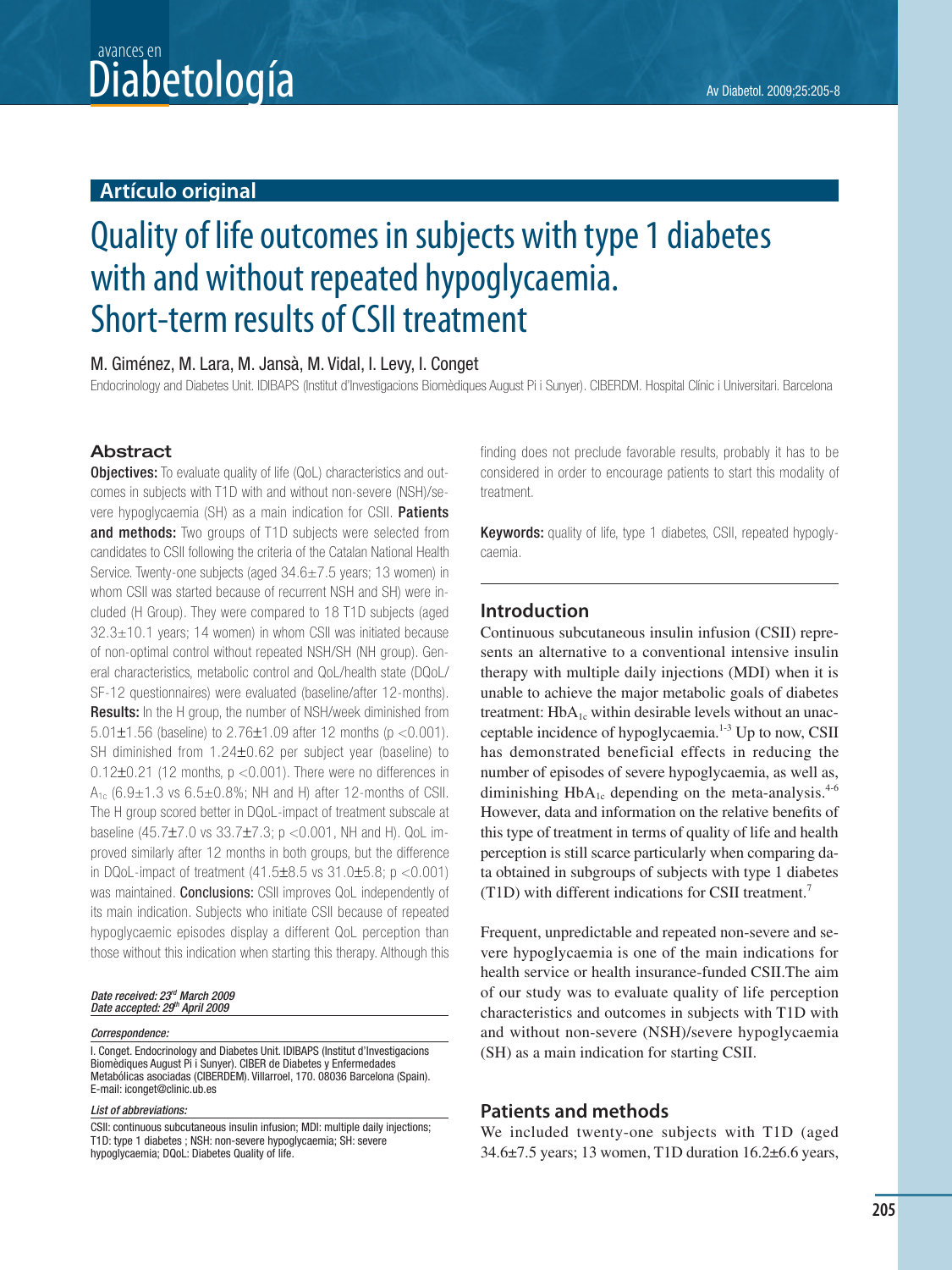$A_{1c}$  6.7 $\pm$ 1.1%) in whom CSII was started because of recurrent hypoglycaemic episodes (more than 4 NSH episodes/week -last 8 weeks- and more than 2 SH during the last 2 years) in spite of MDI treatment supported by optimised education (H group). They were compared to a group of 18 T1D subjects (aged 32.3±10.1 years; 14 women, T1D duration  $16.2\pm8.9$  years; A<sub>1c</sub> 8.2 $\pm1.2\%$ ) in whom CSII treatment was initiated because of non-optimal glycaemic control (intensive insulin therapy with MDI had been unable to maintain  $A_{1c}$  levels <7.5% without disabling hypoglycaemia) without repeated NSH/SH (NH group). These two groups of subjects were selected from candidates in whom the initiation of CSII treatment was proposed following the criteria for reimbursement of the Catalan National Health Service authorities. In groups (H and NH groups), general characteristics, metabolic control (HbA<sub>1c</sub>; Menarini Diagnostici, Firenze, Italy, normal range 3.5-5.5%) and data concerning quality of life and health state perception (Diabetes Quality of life questionnaire: DQoL, SF-12 health survey questionnaire) were evaluated at baseline and after 12-months of initiating CSII therapy. DQoL questionnaire scores evaluate different aspects including: satisfaction with treatment, impact of treatment, worries about social and vocational issues and worries about diabetes-related issues (higher scores relate to deterioration in QoL).<sup>8</sup> NSH events were defined as symptoms or signs associated with hypoglycaemia experienced by the patient and self-treated without the need of assistance from a third party or a blood glucose measurement of <3.3 mmol/l. SH events were defined as those associated with neuroglycopenia severe enough to require treatment from a third party and they were collected during the previous two years. All the subjects included in our study received our specific therapeutic education programme for patients beginning CSII. Patients were instructed on glucose goals and self-monitoring glucose control when necessary.

All patients were using pumps with pre-programmable variable basal rates. In H Group 12 subjects used insulin lispro (Humalog, Eli Lilly and Company, Indianapolis, IN, USA) and 9 used insulin aspart (Novorapid, Novo Nordisk A/S, Bagsvaerd, Denmark). In NH Group, 11 patients used insulin lispro and 7 used insulin aspart. Pumps, infusions sets, insulin, finger test strips and capillary glucose meters were provided to all the patients and were funded by the National Health Service. The Ethical Committee of Hospital Clínic i Universitari approved the study and all subjects gave informed written consent.

Results are presented as mean±SD. Comparisons between were performed using a paired or unpaired Student's t-test as required. A p value <0.05 was considered statistically significant. All statistical calculations were performed with the Statistical Package for Social Science (SPSS, v 14.0) for personal computers.

#### **Results**

At baseline, no differences were observed between the groups with respect to age, gender and T1D duration. As expected,  $A_{1c}$  (8.2 vs 6.7%, p <0.01) and insulin dose before CSII (0.83±0.27 vs 0.64±0.14 UI/kg, p <0.01) were lower in H group. In the H group, the mean number of episodes of NSH per week diminished from 5.01±1.56 at baseline to 2.76±1.09 after 12 months, respectively (p <0.001). When the number of SH episodes were analyzed they diminished from 1.24±0.62 per subject year at baseline to 0.12±0.21 at the end of the follow-up (p <0.001). Likewise, there were no differences with respect to  $A_{1c}$  values (6.9±1.3 vs 6.5±0.8%; NH and H groups, respectively) after 12-months of CSII. Regarding QoL outcomes, the H group scored better in DQoLimpact of treatment subscale at baseline (45.7±7.0 vs  $33.7\pm7.3$ ; p <0.001, NH and H groups) and this was nearly the case in the QoL-social/vocational worrying subscale (15.7±3.8 vs 13.2±3.7; p= 0.055, NH and H groups) (figure 1A). We did not observe differences in the scores obtained from the SF-12 health survey questionnaire neither at baseline nor at the end of the followup. In spite of the fact that all the items evaluated in QoL questionnaires improved similarly after 12 months in both groups of subjects (table 1), the difference in DQoLimpact of treatment subscale (41.5±8.5 vs 31.0±5.8;  $p$  <0.001, NH and H groups) was maintained (figure 1B).

#### **Discussion**

In addition to the expected clinical and metabolic differences at baseline, subjects in whom CSII was indicated mainly because of repeated hypoglycaemia had different QoL perception than those without this indication for starting CSII. However, CSII improves QoL in both groups after 12 months of follow-up.

Our study confirms that the use of CSIII has a positive impact on quality of life outcomes evaluated, with the exception of the SF-12 health survey questionnaire.<sup>9,10</sup> A very recent case–control study regimens suggest that the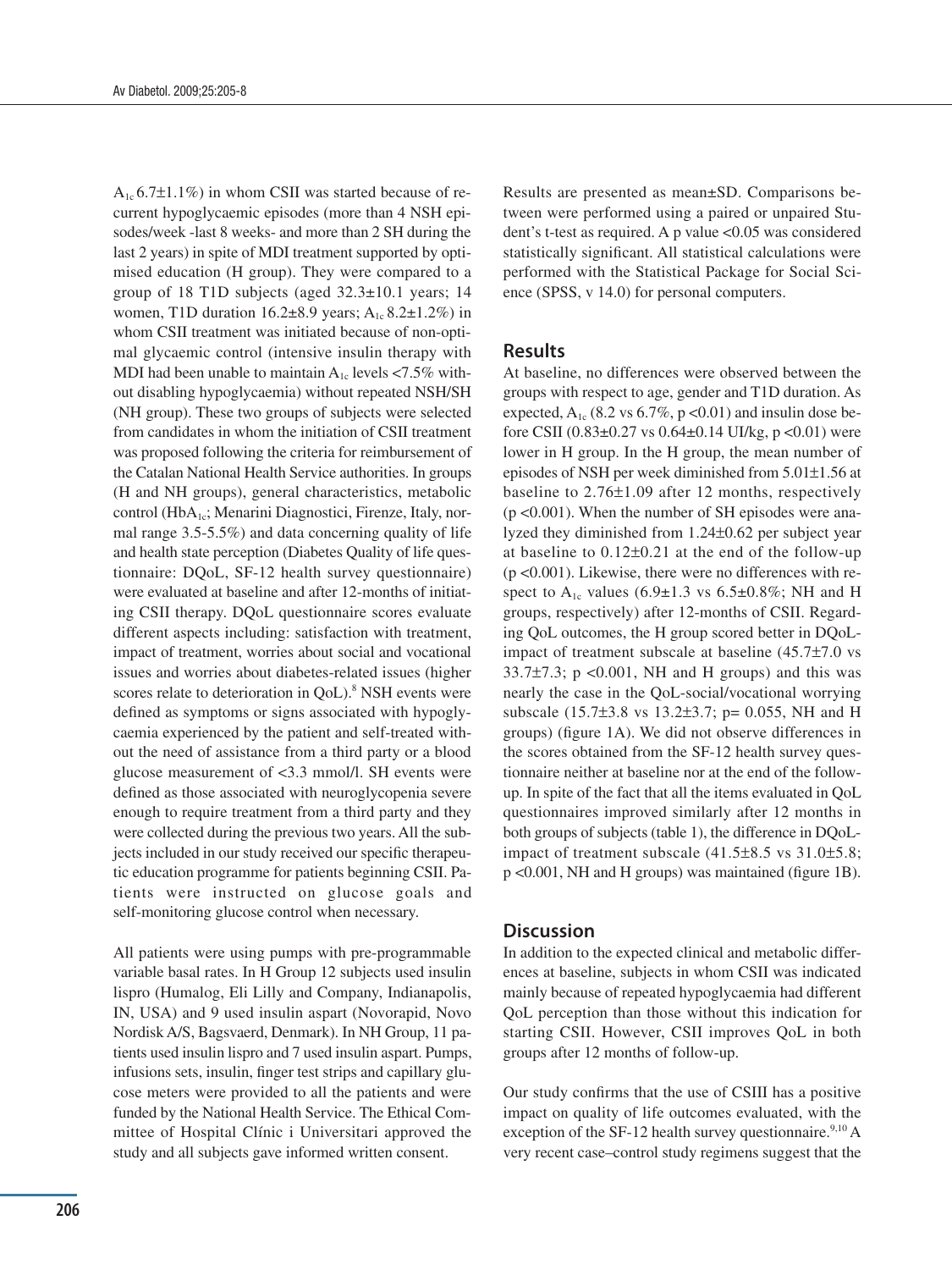Quality of life in T1D subjects on CSII with and without repeated hypoglycaemia. M. Giménez, et al.

| Table 1. Quality of life outcomes/scores at baseline and after 12 months of follow-up |                 |                |         |
|---------------------------------------------------------------------------------------|-----------------|----------------|---------|
|                                                                                       | <b>Baseline</b> | 12 months      | p       |
| <b>DOoL Satisfaction</b>                                                              |                 |                |         |
| H Group                                                                               | $36.1 \pm 9.1$  | $32.5 + 5.5$   | < 0.05  |
| <b>NH</b> Group                                                                       | $37.9 + 9.0$    | $30.0 + 6.4$   | < 0.01  |
| <b>DQoL Impact of treatment</b>                                                       |                 |                |         |
| H Group                                                                               | $33.7 \pm 7.3$  | $31.0 \pm 3.8$ | < 0.05  |
| <b>NH</b> Group                                                                       | $45.7 \pm 7.0$  | $41.4 + 4.5$   | < 0.05  |
| DQoL Social/vocational worrying                                                       |                 |                |         |
| H Group                                                                               | $13.2 + 3.7$    | $11.6 \pm 1.8$ | $=0.06$ |
| <b>NH</b> Group                                                                       | $15.7 \pm 3.8$  | $12.4 \pm 1.5$ | $=0.06$ |
| <b>DQoL Diabetes-related issues worrying</b>                                          |                 |                |         |
| H Group                                                                               | $10.1 \pm 2.5$  | $8.7 \pm 1.9$  | $=0.07$ |
| <b>NH</b> Group                                                                       | $9.3 \pm 2.8$   | $8.6 \pm 2.0$  | $=0.08$ |
| DQoL: data of quality of life. CSII: continuous subcutaneous insulin infusion.        |                 |                |         |

quality of life improvement is derived from greater lifestyle ßexibility, less fear of hypoglycaemia, and higher treatment satisfaction, when CSII is compared with either glargine-based or NPH-based MDI regimens.<sup>11</sup>

Intensive insulin therapy significantly reduces the risk of micro and macrovascular complications in subjects with T1D and represents the standard treatment from the onset of the disease. However, this sort of therapy is unfailingly associated with 3 to 4-fold risk of hypoglycaemia including severe episodes, precluding in some cases this type of therapy. Hypoglycaemia is one of the most troubling problems in the management of T1D. The presence of hypoglycaemia produces a "vicious circle" of repeated hypoglycaemia, the appearance of hypoglycaemic unawareness, together causing a predisposition to severe episodes. Because hypoglycaemia is one of the most feared and disabling complication of diabetes treatment, it is surprising that patients with such a problem scored better in some aspects of quality of life measurements



Figure 1. Results of the Diabetes Quality of Life Questionnaires (DqoL) in both groups of subjects with T1D. A) Baseline, B) After 12-months of starting CSII. \*p <0.001. DT: diabetes